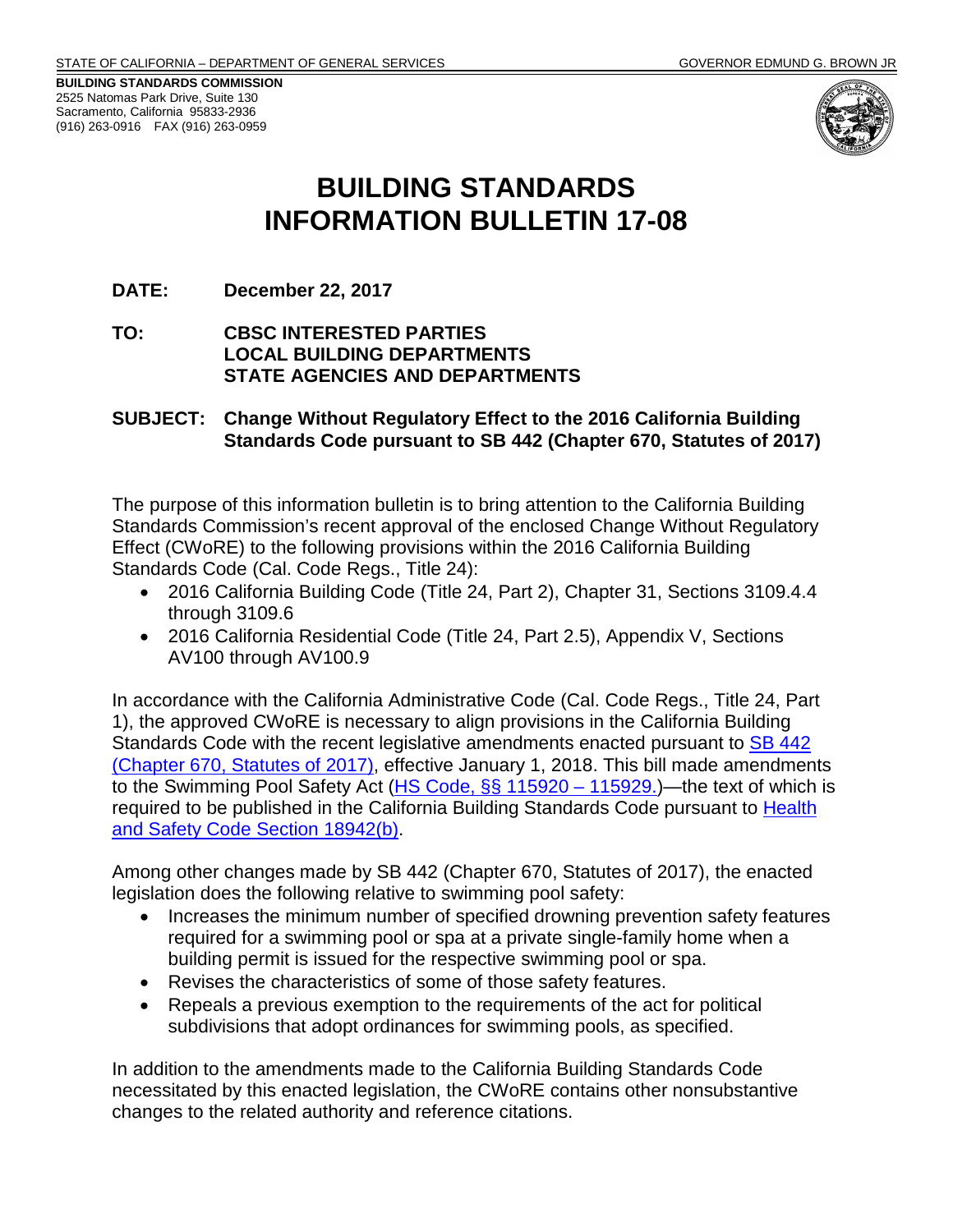California Building Standards Bulletin 17-08 Page 2 of 2

It is important to note, the supplement containing the changes (issued on blue colored pages) will not be published until after the amended statutes take effect. However, because the effective date of the statutes is January 1, 2018, anyone undertaking activities that fall under the purview of the statutes on or after January 1, must comply with the statutes even if it is not yet published in the California Building Standards Code.

Questions or comments regarding this information bulletin should be directed to the California Building Standards Commission staff, which may be reached by telephone at (916) 263-0916 or by email at [cbsc@dgs.ca.gov.](mailto:cbsc@dgs.ca.gov)

Sincerely,

Mia Marvelli, Executive Director Department of General Services, California Building Standards Commission

Enclosures: BSC 02/17 (CWoRE) Approved Express Terms (Title 24, Part 2) BSC 03/17 (CWoRE) Approved Express Terms (Title 24, Part 2.5)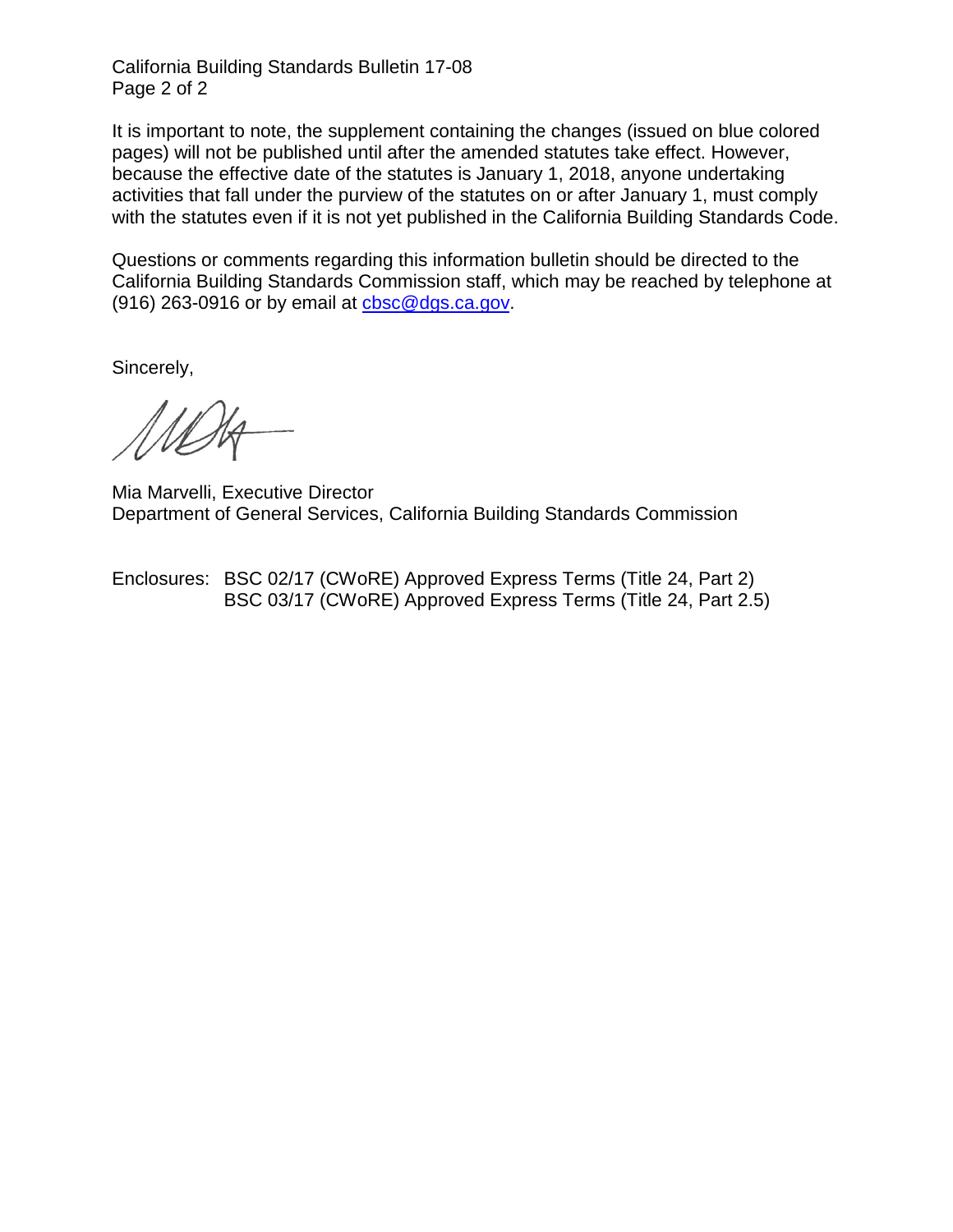# **EXPRESS TERMS FOR PROPOSED BUILDING STANDARDS OF THE CALIFORNIA BUILDING STANDARDS COMMISSION REGARDING PROPOSED CHANGES TO 2016 CALIFORNIA BUILDING CODE CALIFORNIA CODE OF REGULATIONS, TITLE 24, PART 2**

# **BSC 02/17 CWoRE**

(The State agency shall draft the regulations in plain, straightforward language, avoiding technical terms as much as possible and using a coherent and easily readable style. The agency shall draft the regulation in plain English. A notation shall follow the express terms of each regulation listing the specific statutes authorizing the adoption and listing specific statutes being implemented, interpreted, or made specific. (PART 1 – ADMINISTRATIVE CODE)

#### LEGEND FOR EXPRESS TERMS

- 1. Existing California amendments or code language being modified are in italics when they appear in the model code text: All such language appears in *italics*, modified language is underlined.
- 2. New California amendments: All such language appears *underlined and in italics*.
- 3. Repealed text: All such language appears in strikeout.

# **EXPRESS TERMS - CHANGE WITHOUT REGULATORY EFFECT**

# **CHAPTER 31 SPECIAL CONSTRUCTION**

**. . .**

#### *3109.4.4 Private swimming pools (statewide).*

*Sections 3109.4.4.1 through 3109.6 (excluding Section 3109.5 adopted from the model code) contain the text of Article 2.5 (commencing with Section 115920) of Chapter 5 of Part 10 of Division 104 of the Health and Safety Code, which has been reprinted in alignment with the existing format of this code.*

*NOTE: These regulations are subject to local government modification. The You should verify the applicable local government requirements at the time of application for a building permit should be verified. permit. These standards become applicable commencing January 1, 1998, to a private, single-family home for which a construction permit for a new swimming pool has been issued on or after January 1, 1998.*

*Authority: Health and Safety Code Section 18942(b) Reference: Health and Safety Code Section 18942(b); Chapter 925, Statutes of 1996*

## *3109.4.4.1 Definitions.*

*As used in this division, the following terms have the following meanings:*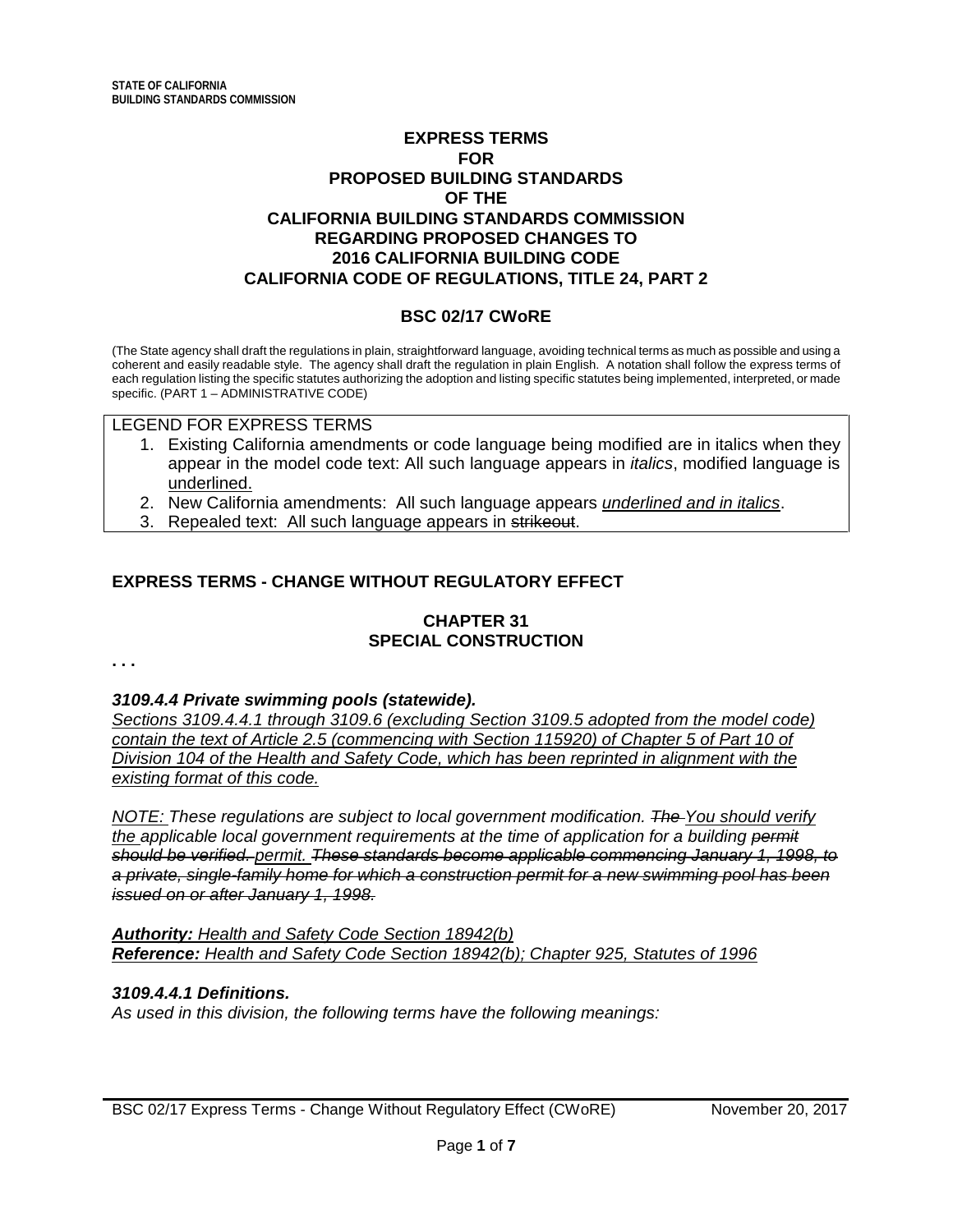*ANSI/APSP PERFORMANCE STANDARD means a standard that is accredited by the American National Standards Institute (ANSI) and published by the Association of Pool and Spa Professionals (APSP).*

*APPROVED SAFETY POOL COVER means a manually or power-operated safety pool cover that meets all of the performance standards of the American Society for Testing and Materials (ASTM), in compliance with Standard F 1346-91.*

*ENCLOSURE means a fence, wall or other barrier that isolates a swimming pool from access to the home.*

*EXIT ALARMS means devices that make audible, continuous alarm sounds when any door or window that permits access from the residence to the pool area, that is without any intervening enclosure, is opened or is left ajar. Exit alarms may be battery operated or may be connected to the electrical wiring of the building.*

*PUBLIC SWIMMING POOL means a swimming pool operated for the use of the general public with or without charge, or for the use of the members and guests of a private club. Public swimming pool does not include a swimming pool located on the grounds of a private singlefamily home.*

*SUCTION OUTLET means a fitting or fixture typically located at the bottom or on the sides of a swimming pool that conducts water to a recirculating pump.*

*SWIMMING POOL or POOL means any structure intended for swimming or recreational bathing that contains water over 18 inches (457 mm) deep. Swimming pool includes in-ground and above-ground structures and includes, but is not limited to, hot tubs, spas, portable spas and nonportable wading pools.*

*Authority: Health and Safety Code Section 18942(b) Reference: Health and Safety Code Section 115921; Chapter 925, Statutes of 1996; Chapter 679, Statutes of 2012 Ab 3305, Statutes 1996, c.925*

# *3109.4.4.2 Construction permit; safety features required.*

*(a) Commencing January 1, 2007, except Except as provided in Section 3109.4.4.5, whenever when a building permit is issued for the construction of a new swimming pool or spa, or any building permit is issued for spa or the remodeling of an existing swimming pool or spa, spa at a private, private single-family home, it the respective swimming pool or spa shall be equipped with at least one two of the following seven drowning prevention safety features:*

- *1. The pool shall be isolated from access to a home by an enclosure that meets the requirements of Section 3109.4.4.3. An enclosure that meets the requirements of Section 3109.4.4.3 and isolates the swimming pool or spa from the private single-family home.*
- *2. The pool shall incorporate removable mesh pool Removable mesh fencing that meets American Society for Testing and Materials (ASTM) Specifications F2286 standards in*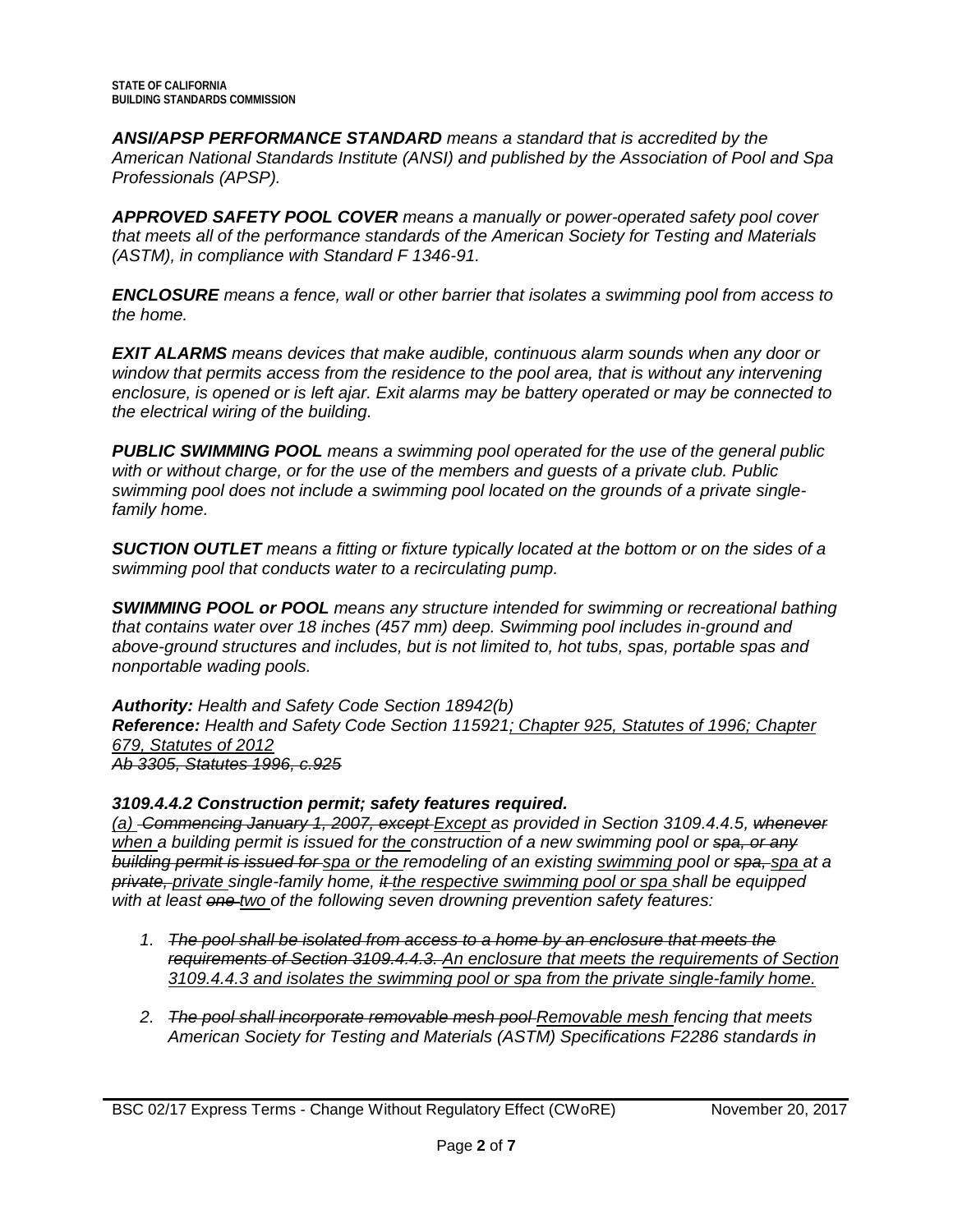*conjunction with a gate that is self-closing and self-latching and can accommodate a key lockable device.*

- *3. The pool shall be equipped with an An approved safety pool cover that meets all requirements of the ASTM Specifications F 1346. cover, as defined in Section 3109.4.4.1.*
- *4. The residence shall be equipped with exit alarms on those doors providing Exit alarms on the private single-family home's doors that provide direct access to the pool. swimming pool or spa. The exit alarm may cause either an alarm noise or a verbal warning, such as a repeating notification that "the door to the pool is open."*
- *5. All doors providing direct access from the home to the swimming pool shall be equipped with a A self-closing, self-latching device with a release mechanism placed no lower than 54 inches (1372 mm) above the floor. floor on the private single-family home's doors providing direct access to the swimming pool or spa.*
- *6. Swimming pool alarms An alarm that, when placed in pools, a swimming pool or spa, will sound upon detection of accidental or unauthorized entrance into the water. These pool alarms The alarm shall meet and be independently certified to the ASTM Standard F 2208 "Standards F2208 "Standard Safety Specification for Residential Pool Alarms" Alarms," which includes surface motion, pressure, sonar, laser and infrared type alarms. For purposes of this article, "swimming pool alarms" shall not include A swimming protection alarm devices feature designed for individual use, such as including an alarm attached to a child that sounds when the child exceeds a certain distance or becomes submerged in water. water, is not a qualifying drowning prevention safety feature.*
- *7. Other means of protection, if the degree of protection afforded is equal to or greater than that afforded by any of the devices features set forth in items 1-4, above and have has been independently verified by an approved testing laboratory as meeting standards for those devices features established by the ASTM or the American Society of Testing Mechanical Engineers (ASME).*

*(b) Prior to Before the issuance of any a final approval for the completion of permitted construction or remodeling work, the local building code official shall inspect the drowning safety prevention devices features required by this act and section and, if no violations are found, shall give final approval.*

*Authority: Health and Safety Code Section 18942(b) Reference: Health and Safety Code Section 115922 AB 3305 (Statutes 1996, c.925); ; Chapter 925, Statutes of 1996; AB 2977 (Statutes 2006, c.478); Chapter 478, Statutes of 2006; AB 382 (Statutes 2007, c.596) Chapter 670, Statutes 2017*

# *3109.4.4.3 Enclosure; required characteristics.*

*An enclosure shall have all of the following characteristics:*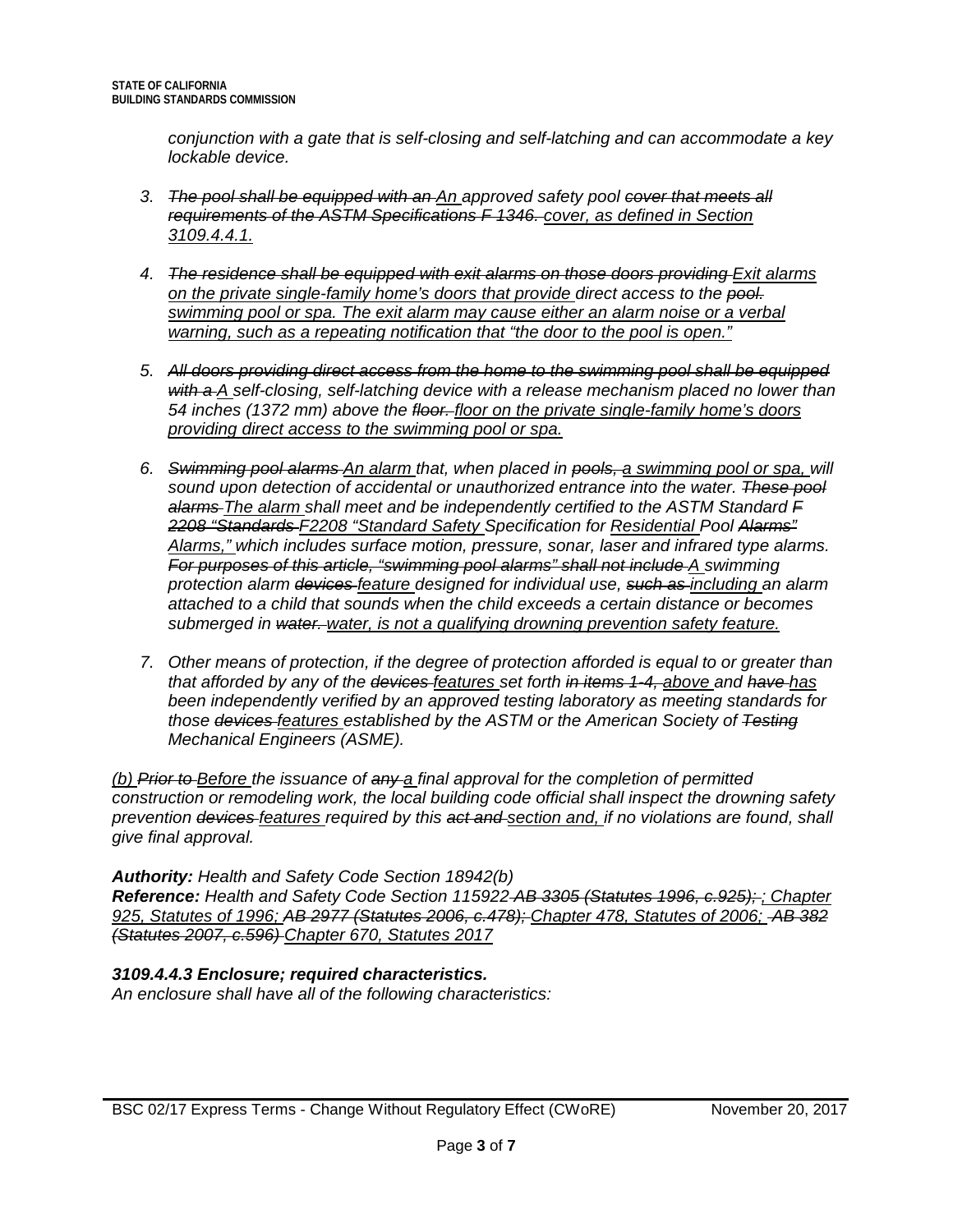- *1. Any access gates through the enclosure open away from the swimming pool and are self-closing with a self-latching device placed no lower than 60 inches (1524 mm) above the ground.*
- *2. A minimum height of 60 inches (1524 mm).*
- *3. A maximum vertical clearance from the ground to the bottom of the enclosure of 2 inches (51 mm).*
- *4. Gaps or voids, if any, do not allow passage of a sphere equal to or greater than 4 inches (102 mm) in diameter.*
- *5. An outside surface free of protrusions, cavities or other physical characteristics that would serve as handholds or footholds that could enable a child below the age of five years to climb over.*

*Reference: Health and Safety Code Section 115923; AB 3305, Statutes 1996, c.925 Chapter 925, Statutes of 1996*

# *3109.4.4.4 Agreements to build; notice of provisions.*

*(a) Any person entering into an agreement to build a swimming pool or spa, or to engage in permitted work on a pool or spa covered by this article, shall give the consumer notice of the requirements of this article.*

*(b) Pursuant to existing law, the Department of Health Services shall have available on the department's web site, commencing January 1, 2007, approved pool safety information available for consumers to download. Pool contractors are encouraged to share this information with consumers regarding the potential dangers a pool or spa poses toddlers. Additionally, pool contractors may provide the consumer with swimming pool safety materials produced from organizations such as the United States Consumer Product Safety Commission, Drowning Prevention Foundation, California Coalition for Children's Safety & Health, Safe Kids Worldwide, Association of Pool and Spa Professionals, or the American Academy of Pediatrics.*

# *Authority: Health and Safety Code Section 18942(b)*

*Reference: Health and Safety Code Section 115924; Ab 3305, (Statutes 1996, c.925); Chapter 925, Statutes of 1996; AB 2977 (Statutes 2006, c.478); Chapter 478, Statutes of 2006 AB 382 (Statutes 2007, c.596)* 

# *3109.4.4.5 Exempt facilities.*

*The requirements of this article shall do not apply to any of the following:*

- *1. Public swimming pools.*
- *2. Hot tubs or spas with locking safety covers that comply with the American Society for Testing Materials Emergency Performance Specification (ASTM ES 13-89). and Materials (ASTM F1346).*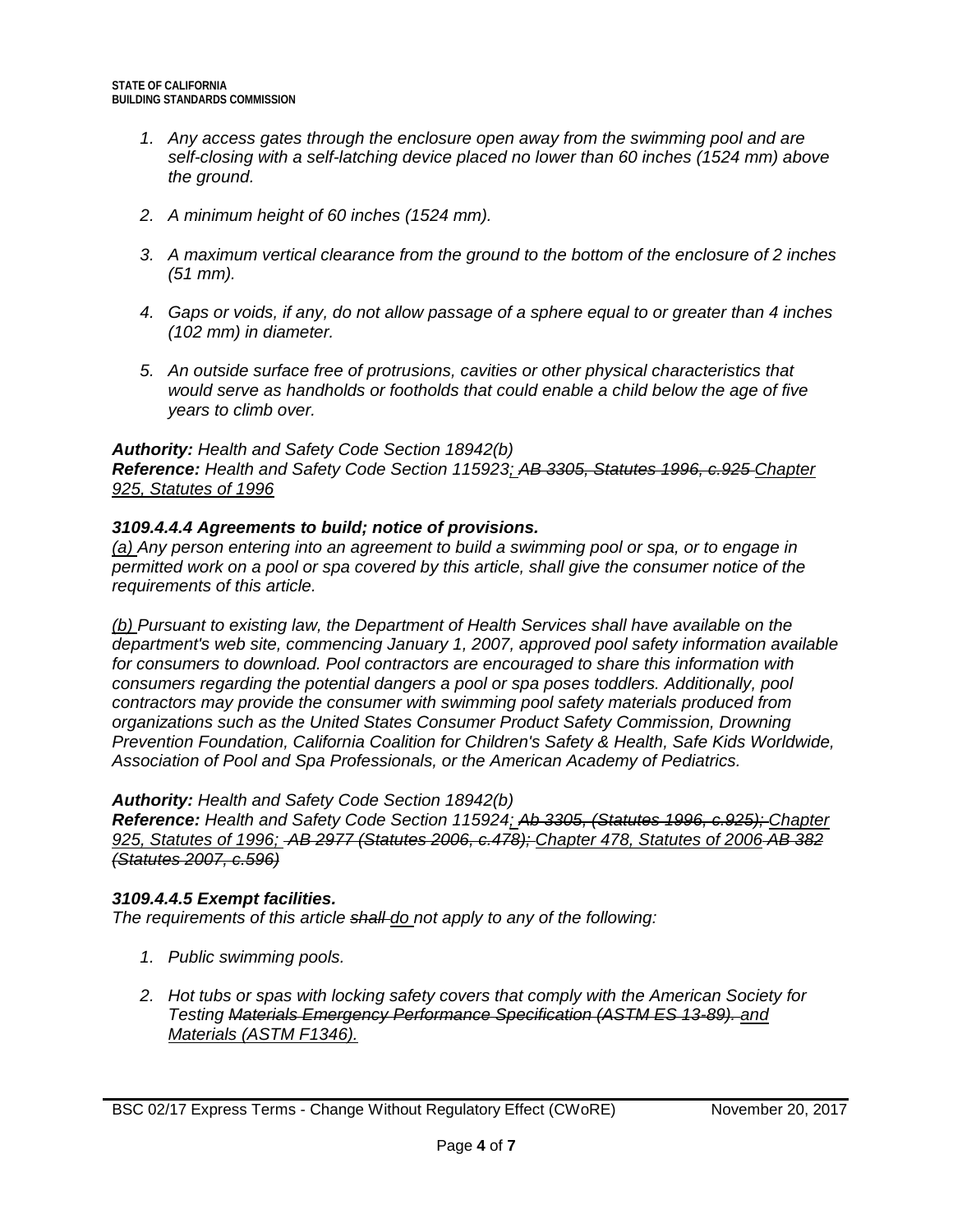- *3. Any pool within the jurisdiction of any political subdivision that adopts an ordinance for swimming pool safety that includes requirements that are at least as stringent as this division.*
- *4. 3. An apartment complex or any residential setting other than a single-family home.*

*Reference: Health and Safety Code Section 115925; AB 3305, (Statutes 1996, c.925); Chapter 925, Statutes of 1996; AB 2977 (Statutes 2006, c.478); AB 382 (Statutes 2007,c.596); Chapter 670, Statutes of 2017*

# *3109.4.4.6 Application to facilities regulated by Department of Social Services.*

*This division does not apply to any facility regulated by the State Department of Social Services even if the facility is also used as a private residence of the operator. Pool safety in those*  facilities shall be regulated pursuant to regulations adopted therefor by the State Department of *Social Services.*

#### *Authority: Health and Safety Code Section 18942(b)* **Reference:** Health and Safety Code Section 115926; Chapter 925, Statutes of 1996-AB 3305, *Statutes 1996, c.925); AB 2977 (Statutes 2006, c.478); AB 382 (Statutes 2007, c.596)*

## *3109.4.4.7 Modification and interpretation of division.*

*Notwithstanding any other provision of law, this article shall not be subject to further modification or interpretation by any regulatory agency of the state, this authority being reserved exclusively to local jurisdictions, as provided for in Item 5 7 of Section 3109.4.4.2 and Item 3 of Section 3109.4.4.5.*

#### *Authority: Health and Safety Code Section 18942(b)*

**Reference:** Health and Safety Code Section 115927; Chapter 925, Statutes of 1996-AB 3305, *Statutes 1996, c.925); AB 2977 (Statutes 2006, c.478); AB 382 (Statutes 2007, c.596)*

# *3109.4.4.8 Construction requirements for building a pool or spa.*

*Whenever a building permit is issued for the construction a new swimming pool or spa, the pool or spa shall meet all of the following requirements:*

- *1. The suction outlets of the pool or spa for which the permit is issued shall be equipped to provide circulation throughout the pool or spa as prescribed in Paragraphs 2 and 3.*
- *2. The swimming pool or spa shall either have at least two circulation suction outlets per pump that shall be hydraulically balanced and symmetrically plumbed through one or more "T" fittings, and that are separated by a distance of at least three feet in any dimension between the suction outlets, or be designed to use alternatives to suction outlets including, but not limited to, skimmers or perimeter overflow systems to conduct water to the recirculation pump.*
- *3. The circulation system shall have the capacity to provide a complete turnover of pool water, as specified in Section 3124B of Chapter 31B of the California Building Standards Code (Title 24 of the California Code of Regulations).*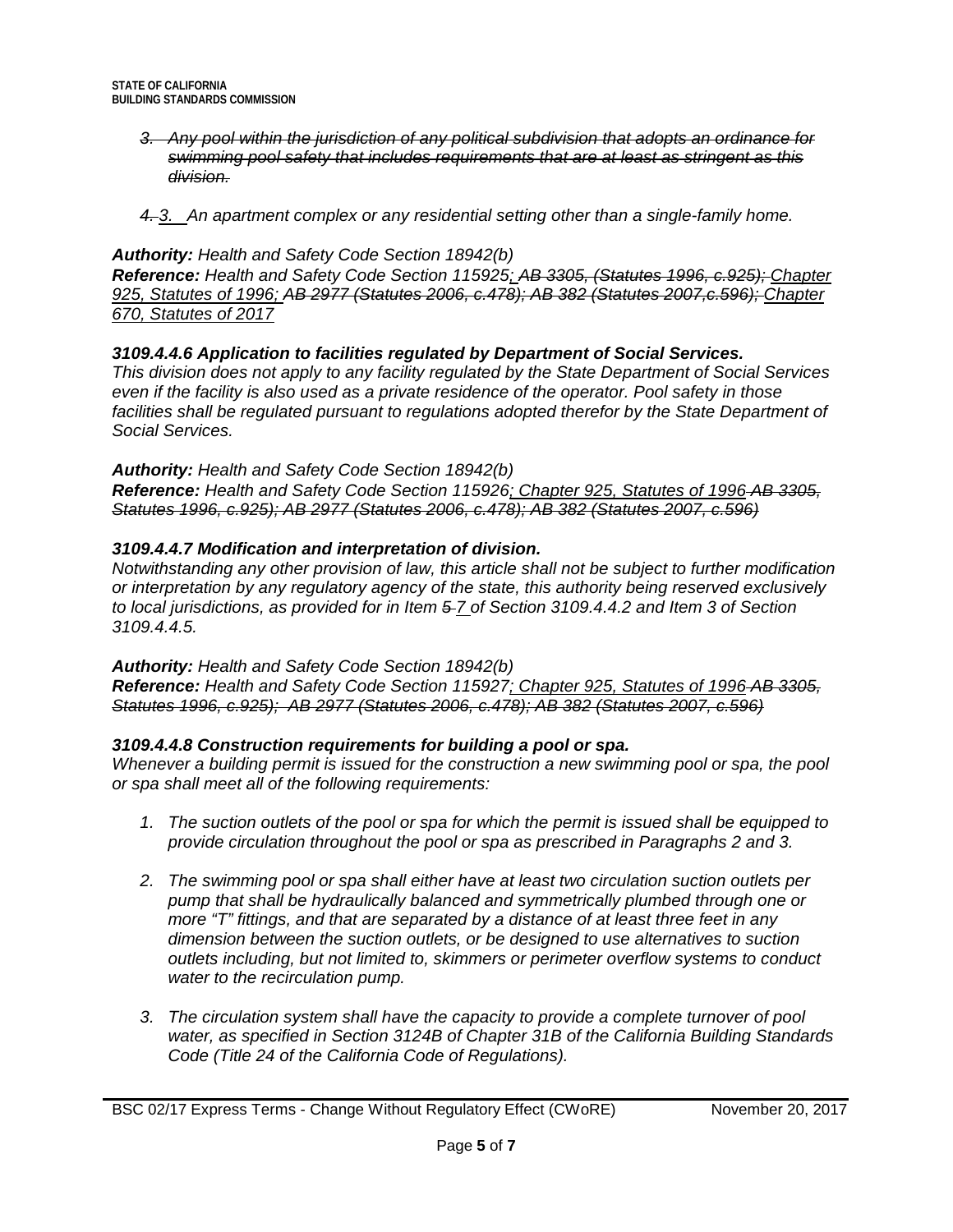- *4. Suction outlets shall be covered with antientrapment grates, as specified in the ANSI/APSP-16 performance standard or successor standard designated by the federal Consumer Product Safety Commission, that cannot be removed except with the use of tools. Slots of openings in the grates or similar protective devices shall be of a shape, area and arrangement that would prevent physical entrapment and would not pose any suction hazard to bathers.*
- *5. Any backup safety system that an owner of a new swimming pool or spa may choose to install in addition to the requirements set forth in subdivisions (1) through (4) above shall meet the standards as published in the document, "Guidelines for Entrapment Hazards: Making Pools and Spas Safer," Publication Number 363, March 2005, United States Consumer Products Safety Commission.*

#### **[Relocating #6 to a new subsection: 3109.4.4.9]**

*6. Whenever a building permit is for the remodel or modification of any existing swimming pool, toddler pool, or spa, the permit shall require that the suction outlet or suction outlets of the existing swimming pool, toddler pool, or spa be upgraded so as to be equipped with antientrapment grates, as specified in the ANSI/APSP-16 performance standard or a successor standard designated by the federal Consumer Product Safety Commission.*

## *Authority: Health and Safety Code Section 18942(b)*

*Reference: Health and Safety Code Section 115928; AB 3305 (Statutes 1996, c.925); AB 2977 (Statutes 2006, c.478); AB 478 (Statutes 2007, c.596) Chapter 679, Statutes of 2002; Chapter 62, Statutes of 2003; Chapter 478, Statutes of 2006; Chapter 596, Statutes of 2007; Chapter 679, Statutes of 2012*

# **[Existing language relocated from 3109.4.4.8(6)]**

*3109.4.4.9 Suction outlet upgrade requirements during remodel or modification. Whenever a building permit is for the remodel or modification of any existing swimming pool, toddler pool, or spa, the permit shall require that the suction outlet or suction outlets of the existing swimming pool, toddler pool, or spa be upgraded so as to be equipped with antientrapment grates, as specified in the ANSI/APSP-16 performance standard or a successor standard designated by the federal Consumer Product Safety Commission.*

#### *Authority: Health and Safety Code Section 18942(b)*

*Reference: Health and Safety Code Section 115928.5; Chapter 596, Statutes of 2007, Chapter 679, Statutes of 2012*

**…**

# *3109.6 Informative documents.*

*1. The Legislature encourages a private entity, in consultation with the Epidemiology and Prevention for Injury Control Branch of the department, to produce an informative brochure or booklet, for consumer use, explaining the child drowning hazards of, possible safety measures for, and appropriate drowning hazard prevention measures for, home swimming pools and spas, and to donate the document to the department.*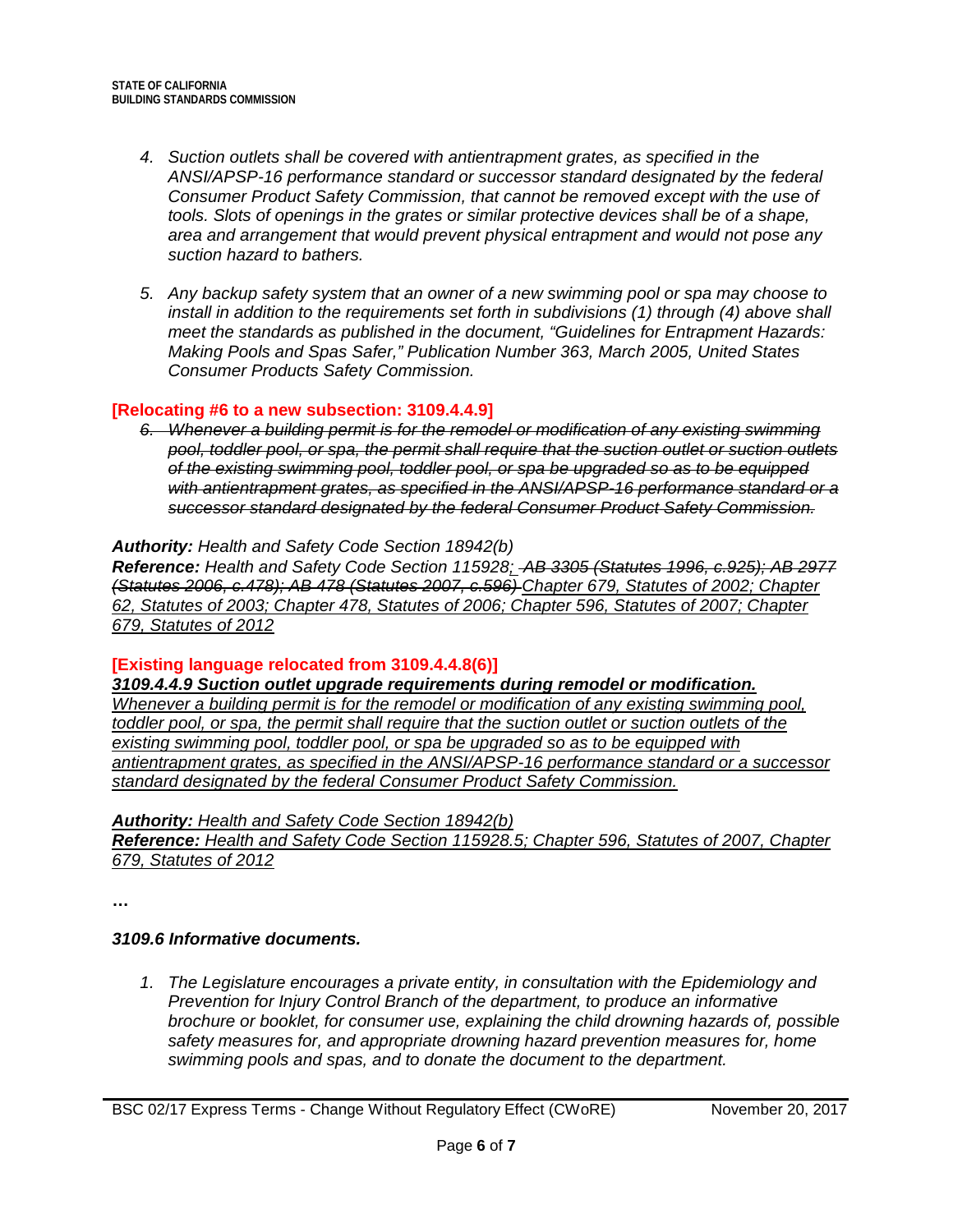- *2. The Legislature encourages the private entity to use existing documents from the United States Consumer Product Safety Commission on pool safety.*
- *3. If a private entity produces the document described in Subdivisions 1 and 2 and donates it to the department, the department shall review and approve the brochure or booklet.*
- *4. Upon approval of the document by the department, the document shall become the property of the state and a part of the public domain. The department shall place the document on its Web site in a format that is readily available for downloading and for publication. The department shall review the document in a timely and prudent fashion and shall complete the review within 18 months of receipt of the document from a private entity.*

*Authority: Health and Safety Code Section 18942(b) Reference: Health and Safety Code Section 115929; Chapter 422, Statutes of 2003*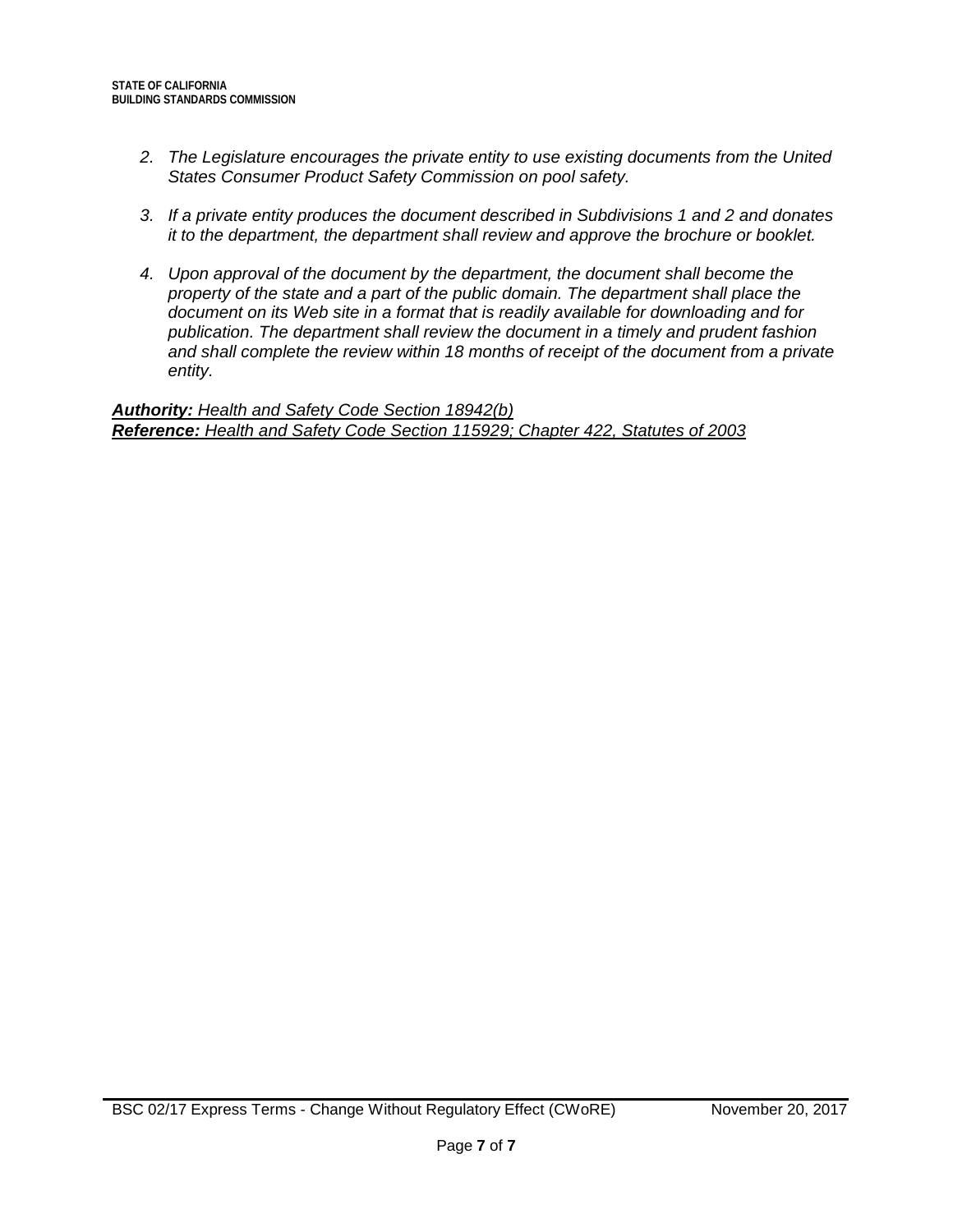# **EXPRESS TERMS FOR PROPOSED BUILDING STANDARDS OF THE CALIFORNIA BUILDING STANDARDS COMMISSION REGARDING PROPOSED CHANGES TO 2016 CALIFORNIA RESIDENTIAL CODE CALIFORNIA CODE OF REGULATIONS, TITLE 24, PART 2.5**

# **BSC 03/17**

(The State agency shall draft the regulations in plain, straightforward language, avoiding technical terms as much as possible and using a coherent and easily readable style. The agency shall draft the regulation in plain English. A notation shall follow the express terms of each regulation listing the specific statutes authorizing the adoption and listing specific statutes being implemented, interpreted, or made specific. (PART 1 – ADMINISTRATIVE CODE)

#### LEGEND FOR EXPRESS TERMS

- 1. Existing California amendments or code language being modified are in italics when they appear in the model code text: All such language appears in *italics*, modified language is underlined.
- 2. New California amendments: All such language appears *underlined and in italics*.
- 3. Repealed text: All such language appears in strikeout.

# **EXPRESS TERMS - CHANGE WITHOUT REGULATORY EFFECT**

# *APPENDIX V SWIMMING POOL SAFETY ACT*

#### *(Note: See Chapter 31, Section 3109 of the California Building Code, Title 24, Part 2.)*

#### *AV100 Private swimming pools (statewide).*

*Sections AV100.1 through AV100.9 contain the text of Article 2.5 (commencing with Section 115920) of Chapter 5 of Part 10 of Division 104 of the Health and Safety Code, which has been reprinted in alignment with the existing format of this code.*

*NOTE: These regulations are subject to local government modification. The You should verify the applicable local government requirements at the time of application for a building permit should be verified. permit. These standards become applicable commencing January 1, 1998, to a private, single-family home for which a construction permit for a new swimming pool has been issued on or after January 1, 1998.*

*Authority: Health and Safety Code Section 18942(b) Reference: Health and Safety Code Section 18942(b); Chapter 925, Statutes of 1996*

*AV100.1 Definitions. As used in this division, the following terms have the following meanings:*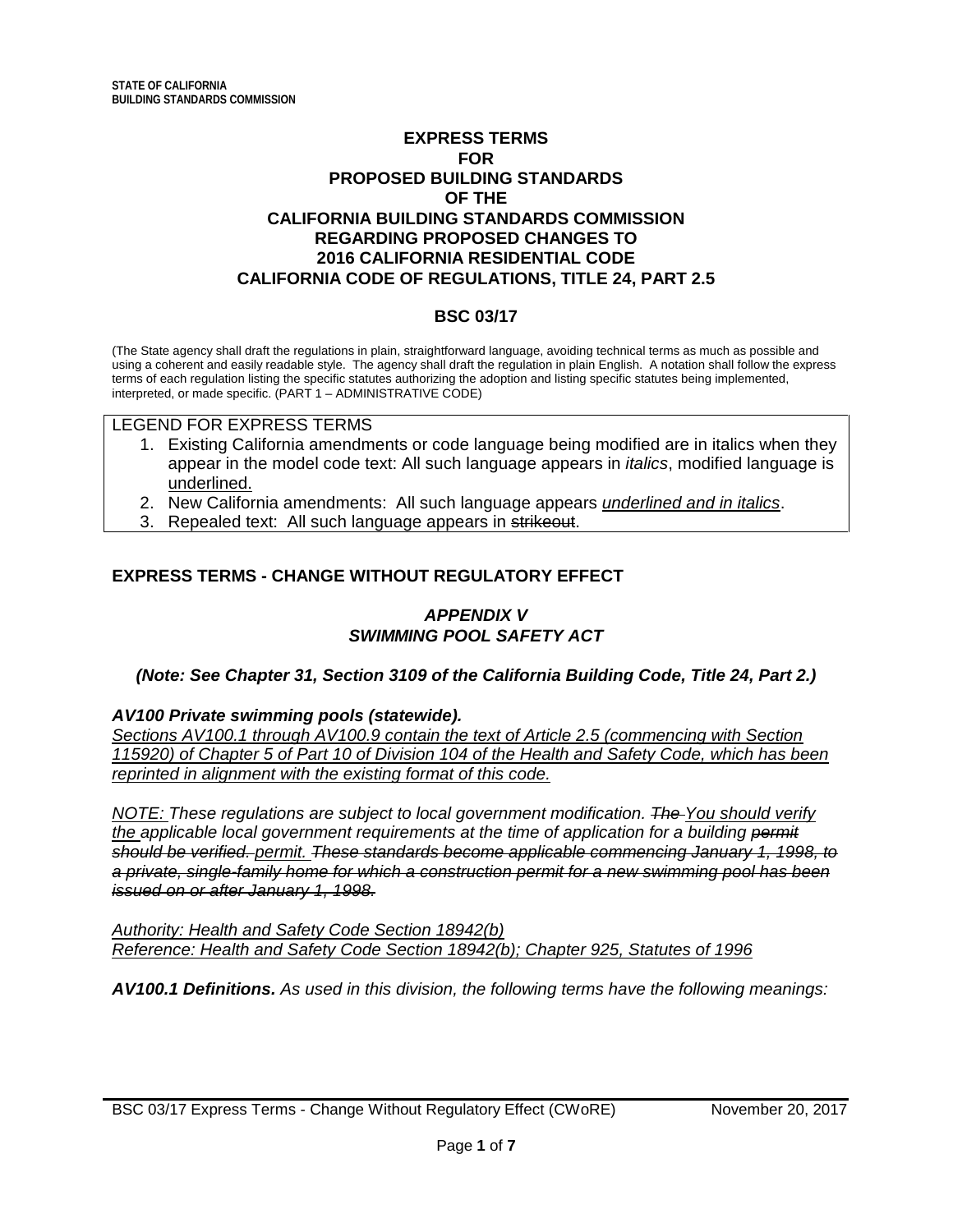*ANSI/APSP PERFORMANCE STANDARD means a standard that is accredited by the American National Standards Institute (ANSI) and published by the Association of Pool and Spa Professionals (APSP).*

*APPROVED SAFETY POOL COVER means a manually or power-operated safety pool cover that meets all of the performance standards of the American Society for Testing and Materials (ASTM), in compliance with Standard F1346-91.*

*ENCLOSURE means a fence, wall or other barrier that isolates a swimming pool from access to the home.*

*EXIT ALARMS means devices that make audible, continuous alarm sounds when any door or window that permits access from the residence to the pool area, that is without any intervening enclosure, is opened or is left ajar. Exit alarms may be battery operated or may be connected to the electrical wiring of the building.*

*PUBLIC SWIMMING POOL means a swimming pool operated for the use of the general public with or without charge, or for the use of the members and guests of a private club. Public swimming pool does not include a swimming pool located on the grounds of a private singlefamily home.*

*SUCTION OUTLET means a fitting or fixture typically located at the bottom or on the sides of a swimming pool that conducts water to a recirculating pump.*

*SWIMMING POOL or POOL means any structure intended for swimming or recreational bathing that contains water over 18 inches (457 mm) deep. Swimming pool includes in-ground and above-ground structures and includes, but is not limited to, hot tubs, spas, portable spas and nonportable wading pools.*

# *Authority: Health and Safety Code Section 18942(b)*

*Reference: Health and Safety Code Section 115921; Chapter 925, Statutes of 1996; Chapter 679, Statutes of 2012 AB 3305, (Statutes 1996, C.925); AB 2697, (Statutes 2012, c. 770)*

# *AV100.2 Construction permit; safety features required.*

*(a) Commencing January 1, 2007, except Except as provided in Section AV100.5, whenever when a building permit is issued for the construction of a new swimming pool or spa, or any building permit is issued for spa or the remodeling of an existing swimming pool or spa, spa at a private, private single-family home, it the respective swimming pool or spa shall be equipped with at least one two of the following seven drowning prevention safety features:*

- *1. The pool shall be isolated from access to a home by an enclosure that meets the requirements of Section AV100.3. An enclosure that meets the requirements of Section AV 100.3 and isolates the swimming pool or spa from the private single-family home.*
- *2. The pool shall incorporate removable mesh pool Removable mesh fencing that meets American Society for Testing and Materials (ASTM) Specifications F2286 standards in conjunction with a gate that is self-closing and self-latching and can accommodate a key lockable device.*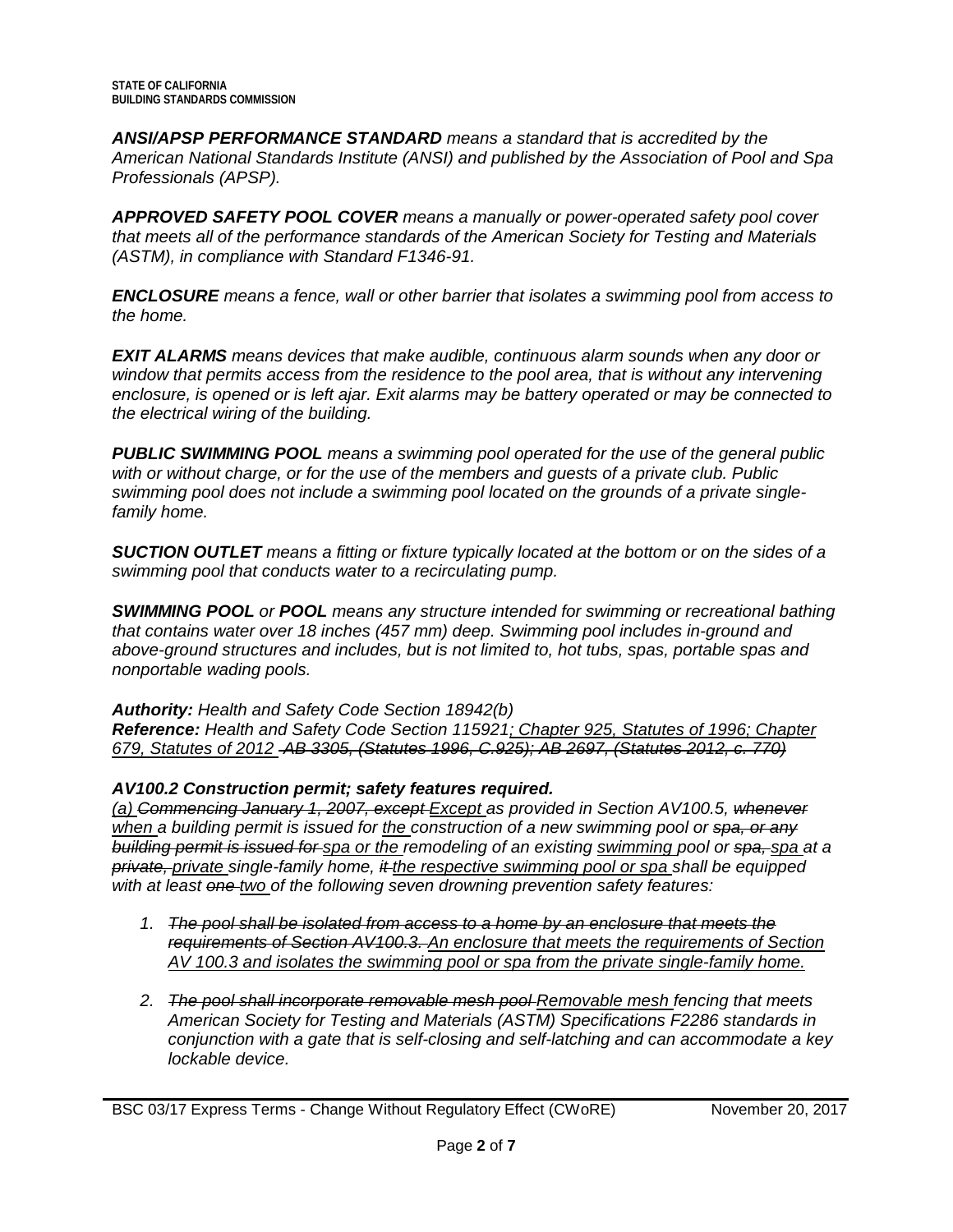- *3. The pool shall be equipped with an An approved safety pool cover that meets all requirements of ASTM Specifications F1346. cover, as defined in Section AV100.1.*
- *4. The residence shall be equipped with exit alarms on those doors providing Exit alarms on the private single-family home's doors that provide direct access to the pool. swimming pool or spa. The exit alarm may cause either an alarm noise or a verbal warning, such as a repeating notification that "the door to the pool is open."*
- *5. All doors providing direct access from the home to the swimming pool shall be equipped with a A self-closing, self-latching device with a release mechanism placed no lower than 54 inches (1372 mm) above the floor. floor on the private single-family home's doors providing direct access to the swimming pool or spa.*
- *6. Swimming pool alarms An alarm that, when placed in pools, a swimming pool or spa will sound upon detection of accidental or unauthorized entrance into the water. These pool alarms The alarm shall meet and be independently certified to the ASTM Standard F2208 "Standards "Standard Safety Specification for Residential Pool Alarms," which includes surface motion, pressure, sonar, laser and infrared type alarms. For purposes of this article, "swimming pool alarms" shall not include A swimming protection alarm devices feature designed for individual use, such as including an alarm attached to a child that sounds when the child exceeds a certain distance or becomes submerged in water. water, is not a qualifying drowning prevention safety feature.*
- *7. Other means of protection, if the degree of protection afforded is equal to or greater than that afforded by any of the devices features set forth in Items 1–4, above and have has been independently verified by an approved testing laboratory as meeting standards for those devices features established by the ASTM or the American Society of Testing Mechanical Engineers (ASME).*

*(b) Prior to Before the issuance of any a final approval for the completion of permitted construction or remodeling work, the local building code official shall inspect the drowning safety prevention devices features required by this act, and section and, if no violations are found, shall give final approval.*

*Authority: Health and Safety Code Section 18942(b)*

*Reference: Health and Safety Code Section 115922 AB 3305 (Statutes 1996, c.925); ; Chapter 925, Statutes of 1996; AB 2977 (Statutes 2006, c.926); Chapter 478, Statutes of 2006; AB 382 (Statutes 2007, c.596); AB 2697 (Statutes 2012, c. 770) Chapter 670, Statutes 2017*

*AV100.3 Enclosure; required characteristics. An enclosure shall have all of the following characteristics:*

- *1. Any access gates through the enclosure open away from the swimming pool and are self-closing with a self-latching device placed no lower than 60 inches (1524 mm) above the ground.*
- *2. A minimum height of 60 inches (1524 mm).*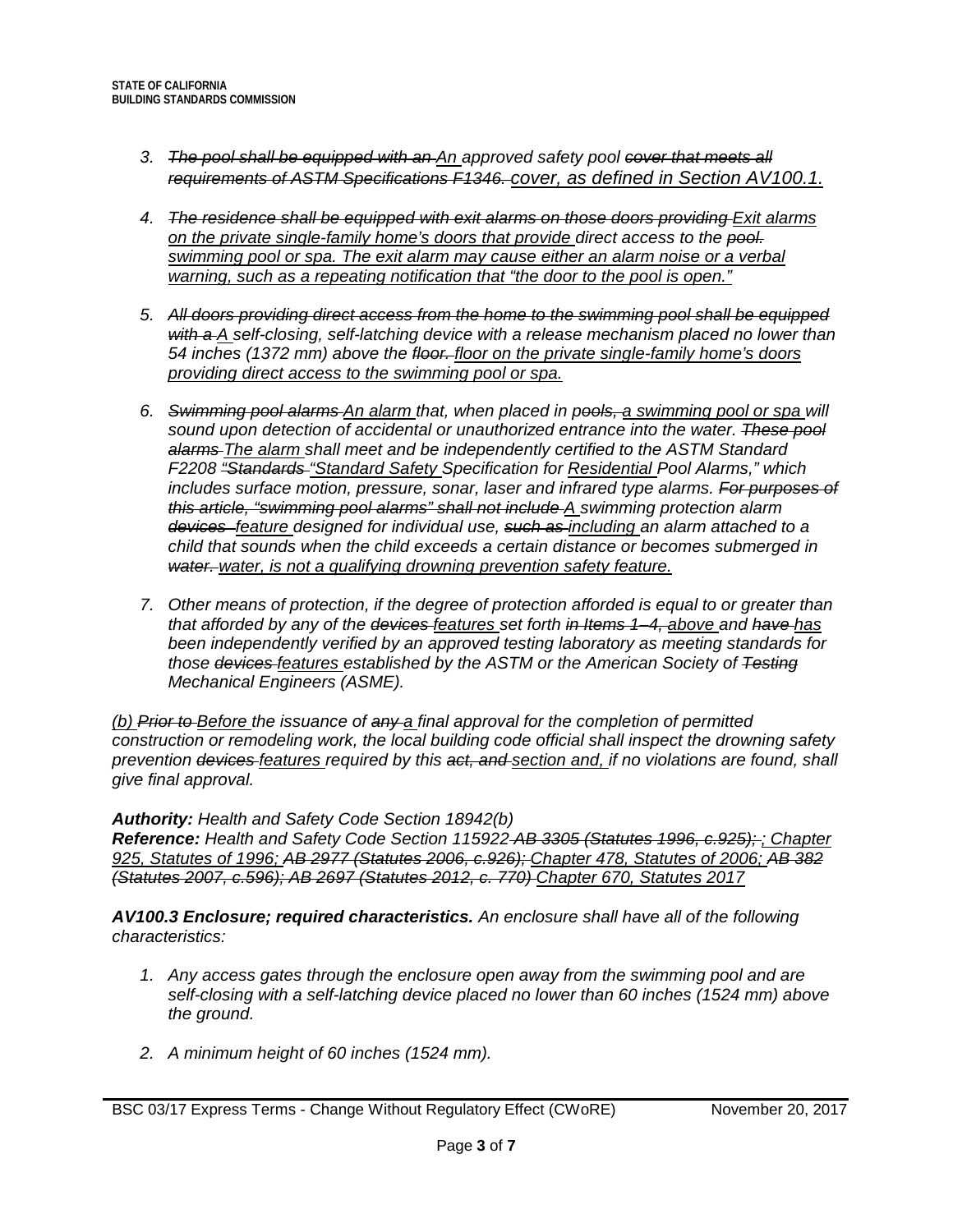- *3. A maximum vertical clearance from the ground to the bottom of the enclosure of 2 inches (51 mm).*
- *4. Gaps or voids, if any, do not allow passage of a sphere equal to or greater than 4 inches (102 mm) in diameter.*
- *5. An outside surface free of protrusions, cavities or other physical characteristics that would serve as handholds or footholds that could enable a child below the age of five years to climb over.*

*Reference: Health and Safety Code Section 115923; AB 3305, Statutes 1996, C.925 Chapter 925, Statutes of 1996*

## *AV100.4 Agreements to build; notice of provisions.*

*(a) Any person entering into an agreement to build a swimming pool or spa, or to engage in permitted work on a pool or spa covered by this article, shall give the consumer notice of the requirements of this article.*

*(b) Pursuant to existing law, the Department of Health Services shall have available on the department′s web site, commencing January 1, 2007, approved pool safety information available for consumers to download. Pool contractors are encouraged to share this information with consumers regarding the potential dangers a pool or spa poses toddlers. Additionally, pool contractors may provide the consumer with swimming pool safety materials produced from organizations such as the United States Consumer Product Safety Commission, Drowning Prevention Foundation, California Coalition for Children′s Safety & Health, Safe Kids Worldwide, Association of Pool and Spa Professionals, or the American Academy of Pediatrics.*

#### *Authority: Health and Safety Code Section 18942(b)*

*Reference: Health and Safety Code Section 115924; AB 3305 (Statutes 1996, c.925); Chapter 925, Statutes of 1996; AB 2977 (Statutes 2006, c.926); Chapter 478, Statutes of 2006 AB 382 (Statutes 2007, c.596); AB 2697, (Statutes 2012, c. 770)*

# *AV100.5 Exempt facilities.*

*The requirements of this article shall do not apply to any of the following:*

- *1. Public swimming pools.*
- *2. Hot tubs or spas with locking safety covers that comply with the American Society for Testing Materials Emergency Performance Specification (ASTM ES 13-89). and Materials (ASTM F1346).*
- *3. Any pool within the jurisdiction of any political subdivision that adopts an ordinance for swimming pool safety that includes requirements that are at least as stringent as this division.*
- *4. 3. An apartment complex or any residential setting other than a single-family home.*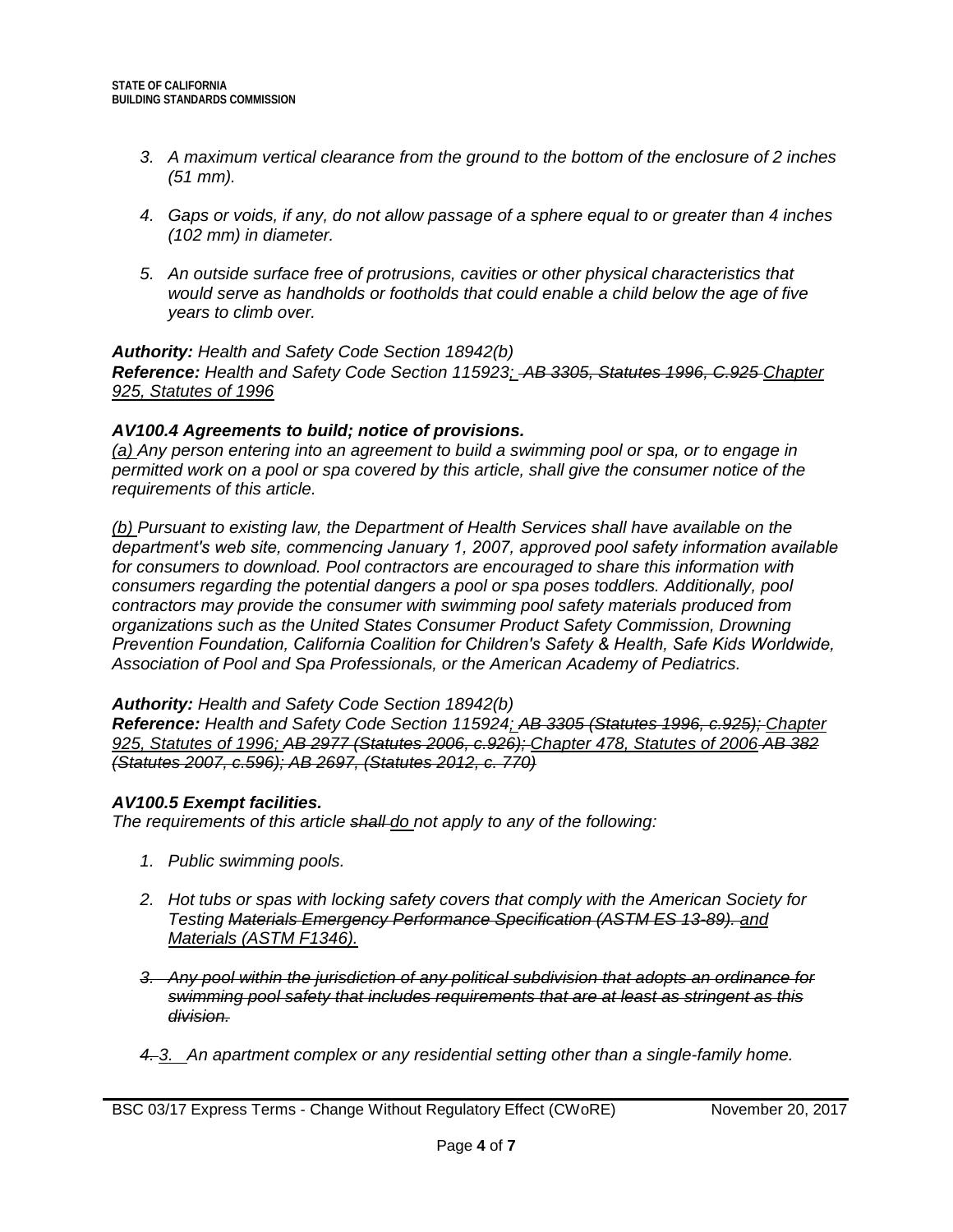*Reference: Health and Safety Code Section 115925; AB 3305, (Statutes 1996, c.925); Chapter 925, Statutes of 1996; AB 2977 (Statutes 2006, c.926); AB 382 (Statutes 2007,c.596); AB 2697, (Statutes 2012, c. 770) Chapter 670, Statutes of 2017*

## *AV100.6 Application to facilities regulated by Department of Social Services.*

*This division does not apply to any facility regulated by the State Department of Social Services even if the facility is also used as a private residence of the operator. Pool safety in those*  facilities shall be regulated pursuant to regulations adopted therefor by the State Department of *Social Services.*

#### *Authority: Health and Safety Code Section 18942(b)*

*Reference: Health and Safety Code Section 115926; Chapter 925, Statutes of 1996 AB 3305, Statutes 1996, c.925); AB 2977 (Statutes 2006 c.926); AB 382 (Statutes 2007, c.596); AB 2697, (Statutes 2012, c. 770)*

## *AV100.7 Modification and interpretation of division.*

*Notwithstanding any other provision of law, this article shall not be subject to further modification or interpretation by any regulatory agency of the state, this authority being reserved exclusively to local jurisdictions, as provided for in Item 5 7 of AV100.2 and Item 3 of AV100.5.*

#### *Authority: Health and Safety Code Section 18942(b)*

**Reference:** Health and Safety Code Section 115927; Chapter 925, Statutes of 1996 AB 3305 *(Statutes 1996, c.925); AB 2977 (Statutes 2006, c.926); AB 382 (Statutes 2007, c.596); AB 2697, (Statutes 2012, c. 770)*

#### *AV100.8 Construction requirements for building a pool or spa.*

*Whenever a building permit is issued for the construction a new swimming pool or spa, the pool or spa shall meet all of the following requirements:*

- *1. The suction outlets of the pool or spa for which the permit is issued shall be equipped to provide circulation throughout the pool or spa as prescribed in Paragraphs 2 and 3.*
- *2. The swimming pool or spa shall either have at least two circulation suction outlets per pump that shall be hydraulically balanced and symmetrically plumbed through one or more "T" fittings, and that are separated by a distance of at least three feet in any dimension between the suction outlets, or be designed to use alternatives to suction outlets, including, but not limited to, skimmers or perimeter overflow systems to conduct water to the recirculation pump.*
- *3. The circulation system shall have the capacity to provide a complete turnover of pool water, as specified in Section 3124B of Chapter 31B of the California Building Standards Code (Title 24 of the California Code of Regulations).*
- *4. Suction outlets shall be covered with anti-entrapment grates, as specified in the ANSI/APSP-16 performance standard or successor standard designated by the federal Consumer Product Safety Commission, that cannot be removed except with the use of*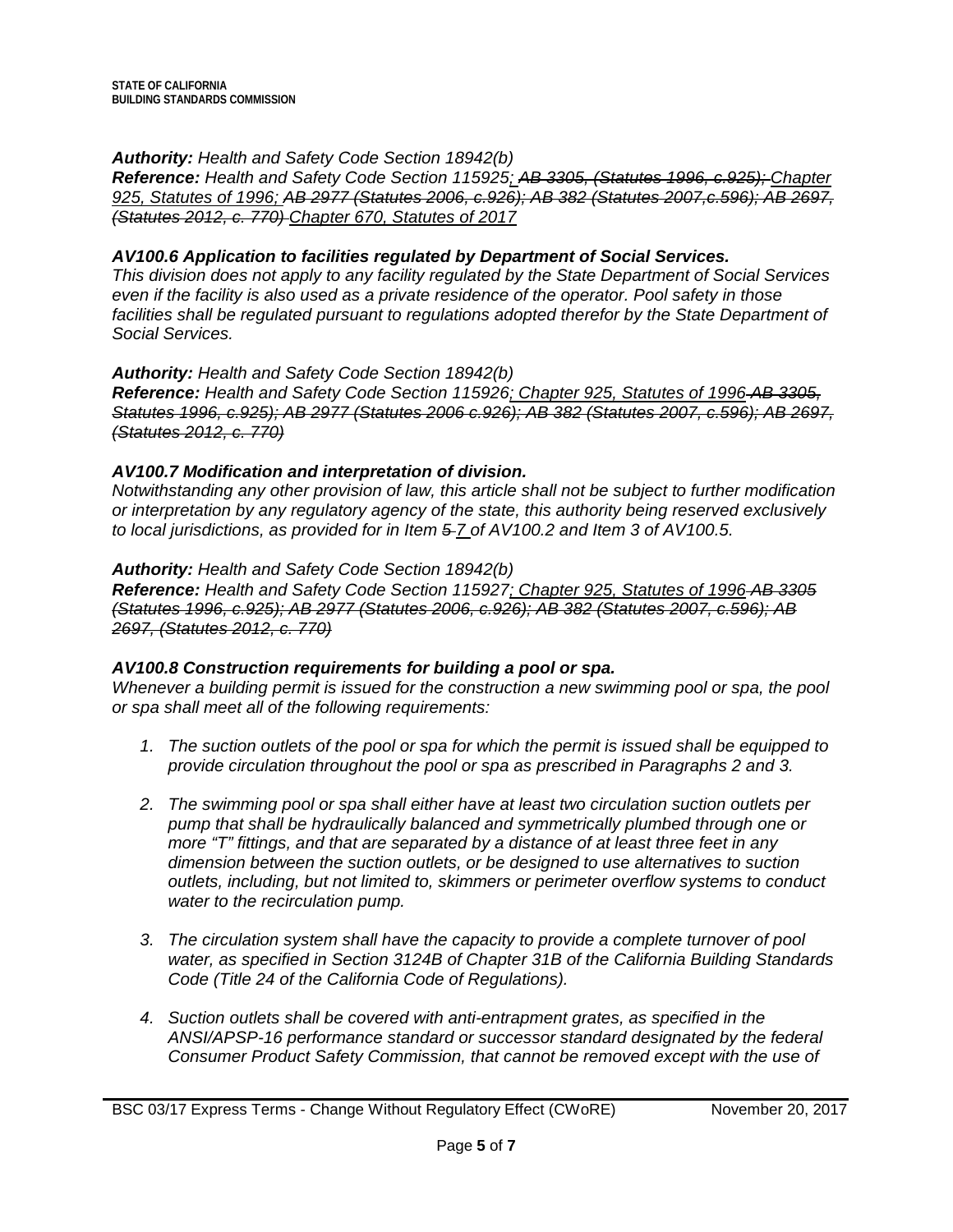*tools. Slots of openings in the grates or similar protective devices shall be of a shape, area and arrangement that would prevent physical entrapment and would not pose any suction hazard to bathers.*

*5. Any backup safety system that an owner of a new swimming pools or spa may choose to install in addition to the requirements set forth in subdivisions (1) through (4) above shall meet the standards as published in the document, "Guidelines for Entrapment Hazards: Making Pools and Spas Safer," Publication Number 363, March 2005, United States Consumer Products Safety Commission.*

## **[Relocating #6 to a new subsection: AV100.8.5]**

*6. Whenever a building permit is for the remodel or modification of any existing swimming pool, toddler pool, or spa, the permit shall require that the suction outlet or suction outlets of the existing swimming pool, toddler pool, or spa be upgraded so as to be equipped with anti-entrapment grates, as specified in the ANSI/APSP-16 performance standard or a successor standard designated by the federal Consumer Product Safety Commission.*

## *Authority: Health and Safety Code Section 18942(b)*

*Reference: Health and Safety Code Section 115928; AB 3305 (Statutes 1996, c.925); AB 2977 (Statutes 2006, c.926); AB 382 (Statutes 2007, c.596); AB 2697, (Statutes 2012, c. 770) Chapter 679, Statutes of 2002; Chapter 62, Statutes of 2003; Chapter 478, Statutes of 2006; Chapter 596, Statutes of 2007; Chapter 679, Statutes of 2012*

## **[Existing language relocated from AV100.8(6)]**

# *AV100.8.5 Suction outlet upgrade requirements during remodel or modification.*

*Whenever a building permit is for the remodel or modification of any existing swimming pool, toddler pool, or spa, the permit shall require that the suction outlet or suction outlets of the existing swimming pool, toddler pool, or spa be upgraded so as to be equipped with antientrapment grates, as specified in the ANSI/APSP-16 performance standard or a successor standard designated by the federal Consumer Product Safety Commission.*

#### *Authority: Health and Safety Code Section 18942(b)*

#### *Reference: Health and Safety Code Section 115928.5; Chapter 596, Statutes of 2007, Chapter 679, Statutes of 2012*

*…*

# *AV100.9 Informative documents.*

- *1. The legislature encourages a private entity, in consultation with the Epidemiology and Prevention for Injury Control Branch of the department, to produce an informative brochure or booklet, for consumer use, explaining the child drowning hazards of, possible safety measures for, and appropriate drowning hazard prevention measures for, home swimming pools and spas, and to donate the document to the department.*
- *2. The legislature encourages the private entity to use existing documents from the United States Consumer Product Safety Commission on pool safety.*